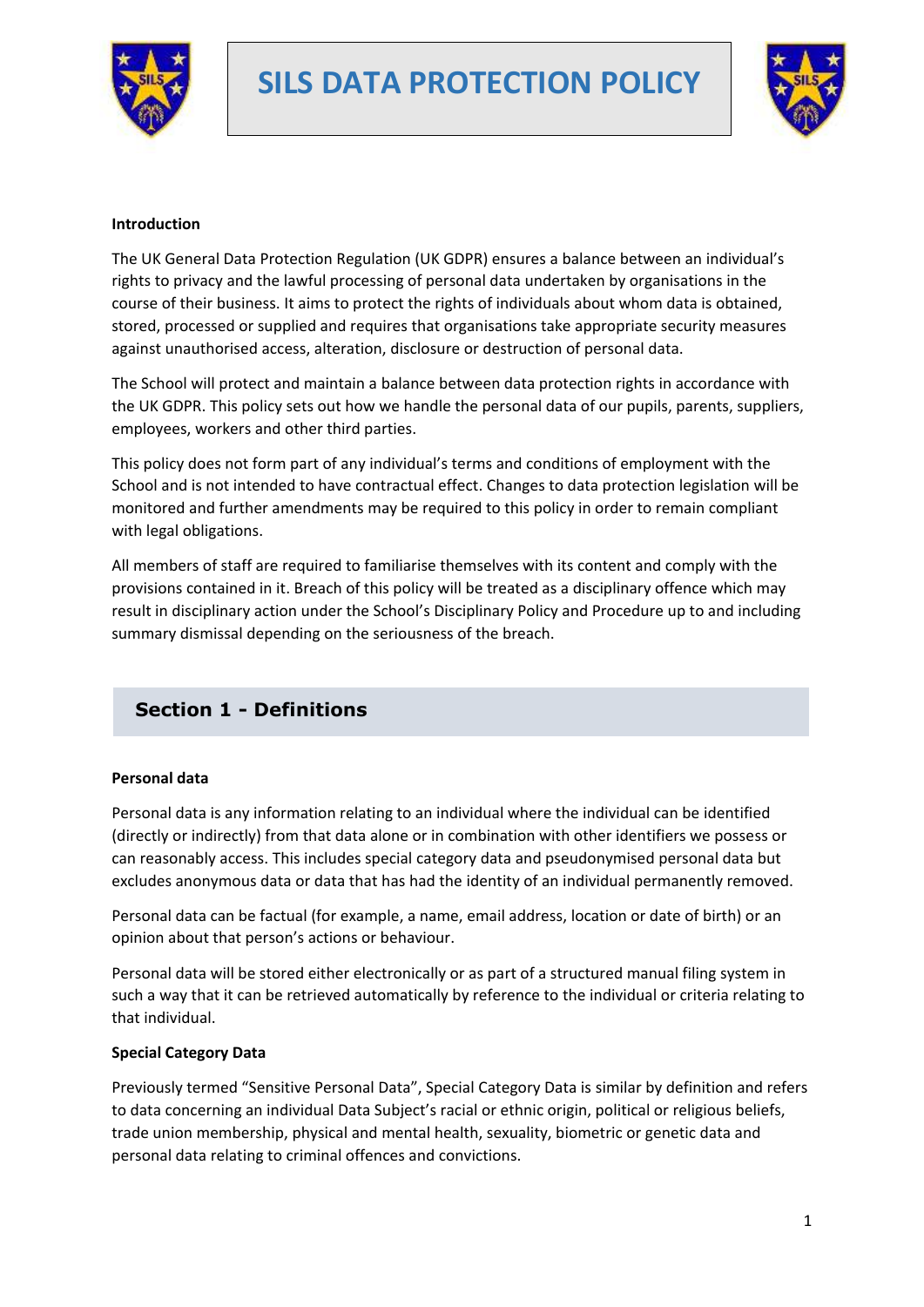#### **Data Subject**

An individual about whom such information is stored is known as the Data Subject. It includes but is not limited to employees.

#### **Data Controller**

The organisation storing and controlling such information (i.e. the School) is referred to as the Data Controller.

#### **Processing**

Processing data involves any activity that involves the use of personal data. This includes but is not limited to: obtaining, recording or holding data or carrying out any operation or set of operations on that data such as organisation, amending, retrieving, using, disclosing, erasing or destroying it. Processing also includes transmitting or transferring personal data to third parties.

#### **Automated Processing**

Any form of automated processing of personal data consisting of the use of personal data to evaluate certain personal aspects relating to an individual, in particular to analyse or predict aspects concerning that individual's performance at work, economic situation, health, personal preferences, interests, reliability, behaviour, location or movements.

An example of automated processing includes profiling and automated decision making. Automatic decision making is when a decision is made which is based solely on automated processing (without human intervention) which produces legal effects or significantly affects an individual. Automated decision making is prohibited except in exceptional circumstances.

# **Data Protection Impact Assessment (DPIA)**

DPIAs are a tool used to identify risks in data processing activities with a view to reducing them.

#### **Criminal Records Information**

This refers to personal information relating to criminal convictions and offences, allegations, proceedings, and related security measures.

# **Section 2 – When can School process personal data?**

#### **Data Protection Principles**

The School are responsible for and adhere to the principles relating to the processing of personal data as set out in the UK GDPR.

The principles the School must adhere to are set out below.

#### **Principle 1: Personal data must be processed lawfully, fairly and in a transparent manner**

The School only collect, process and share personal data fairly and lawfully and for specified purposes. The School must have a specified purpose for processing personal data and special category data as set out in the UK GDPR.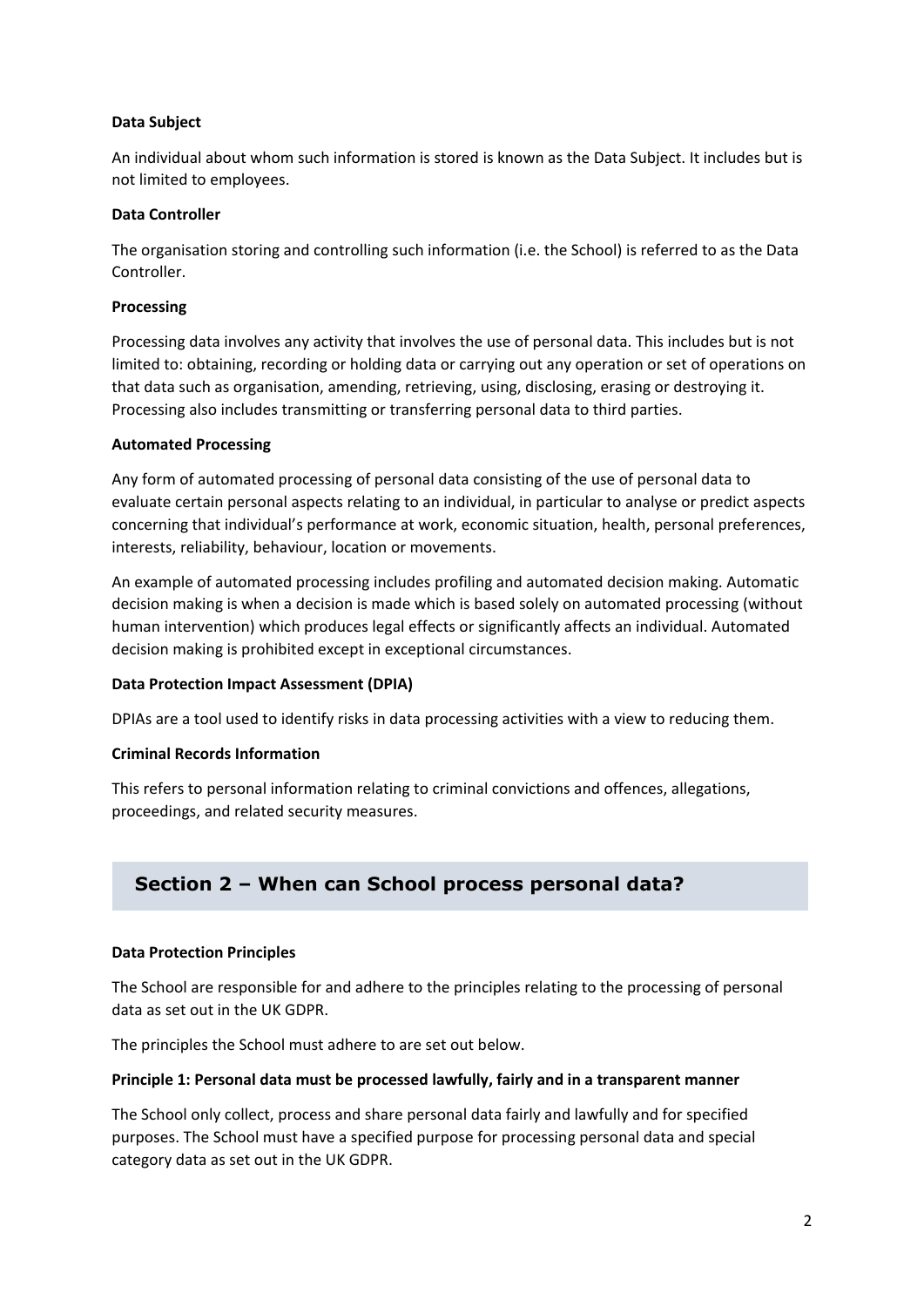Before the processing starts for the first time we will review the purposes of the particular processing activity and select the most appropriate lawful basis for that processing. We will then regularly review those purposes whilst processing continues in order to satisfy ourselves that the processing is necessary for the purpose of the relevant lawful basis (i.e. that there is no other reasonable way to achieve that purpose).

# *Personal Data*

The School may only process a data subject's personal data if one of the following fair processing conditions are met: -

- The data subject has given their consent;
- The processing is necessary for the performance of a contract with the data subject or for taking steps at their request to enter into a contract;
- To protect the data subject's vital interests;
- To meet our legal compliance obligations (other than a contractual obligation);
- To perform a task in the public interest or in order to carry out official functions as authorised by law;

For the purposes of the School's legitimate interests where authorised in accordance with data protection legislation. This is provided that it would not prejudice the rights and freedoms or legitimate interests of the data subject.

# *Special Category Data*

The School may only process special category data if they are entitled to process personal data (using one of the fair processing conditions above) AND one of the following conditions are met: -

- The data subject has given their explicit consent;
- The processing is necessary for the purposes of exercising or performing any right or obligation which is conferred or imposed on the School in the field of employment law, social security law or social protection law. This may include, but is not limited to, dealing with sickness absence, dealing with disability and making adjustments for the same, arranging private health care insurance and providing contractual sick pay;
- To protect the data subject's vital interests;
- To meet our legal compliance obligations (other than a contractual obligation);
- Where the data has been made public by the data subject;
- To perform a task in the substantial public interest or in order to carry out official functions as authorised by law;
- Where it is necessary for the purposes of preventive or occupational medicine, for the assessment of the working capacity of the employee, medical diagnosis, the provision of health or social care or treatment or the management of health or social care systems and services;
- Where it is necessary for reasons of public interest in the area of public health;
- The processing is necessary for archiving, statistical or research purposes.

The School identifies and documents the legal grounds being relied upon for each processing activity.

# *Consent*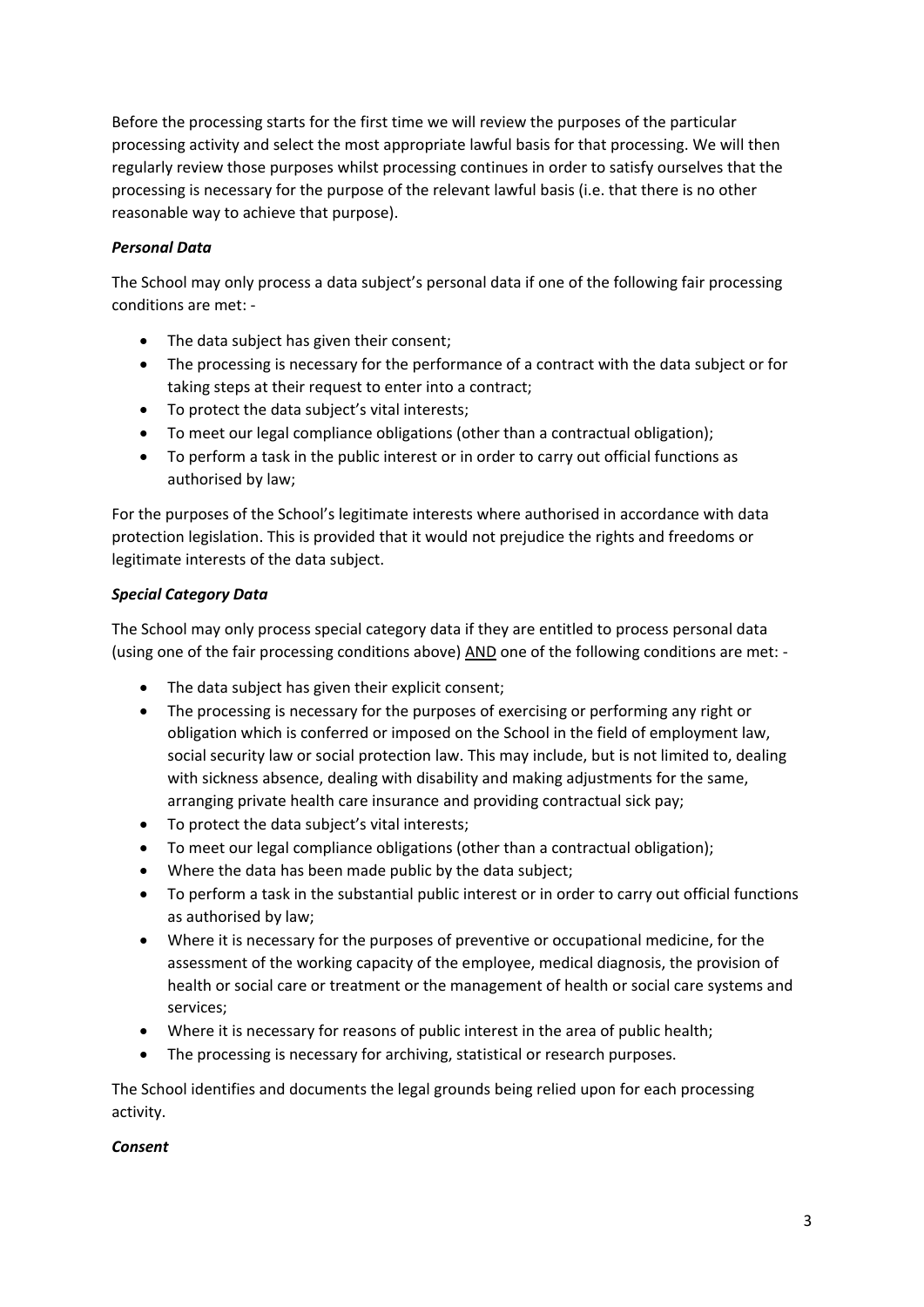Where the School relies on consent as a fair condition for processing (as set out above), it will adhere to the requirements set out in the UK GDPR.

Consent must be freely given, specific, informed and be an unambiguous indication of the data subject's wishes by which they signify agreement to the processing of personal data relating to them. Explicit consent requires a very clear and specific statement to be relied upon (i.e. more than just mere action is required).

A data subject will have consented to processing of their personal data if they indicate agreement clearly either by a statement or positive action to the processing. Consent requires affirmative action so silence, pre-ticked boxes or inactivity will not amount to valid consent.

Data subjects must be easily able to withdraw consent to processing at any time and withdrawal must be promptly honoured.

If explicit consent is required, the School will normally seek another legal basis to process that data. However, if explicit consent is required, the data subject will be provided with full information in order to provide explicit consent.

The School will keep records of consents obtained in order to demonstrate compliance with consent requirements under the UK GDPR.

#### **Principle 2: Personal data must be collected only for specified, explicit and legitimate purposes**

Personal data will not be processed in any matter that is incompatible with the legitimate purposes.

The School will not use personal data for new, different or incompatible purposes from that disclosed when it was first obtained unless we have informed the data subject of the new purpose (and they have consented where necessary).

# **Principle 3: Personal data must be adequate, relevant and limited to what is necessary in relation to the purposes for which it is processed**

The School will only process personal data when our obligations and duties require us to. We will not collect excessive data and ensure any personal data collected is adequate and relevant for the intended purposes.

When personal data is no longer needed for specified purposes, the School shall delete or anonymise the data. Please refer to the School's Data Retention Policy for further guidance.

#### **Principle 4: Personal data must be accurate and, where necessary, kept up to date**

The School will endeavour to correct or delete any inaccurate data being processed by checking the accuracy of the personal data at the point of collection and at regular intervals afterwards. We will take all reasonable steps to destroy or amend inaccurate or out of date personal data.

Data subjects also have an obligation to ensure that their data is accurate, complete, up to date and relevant. Data subjects have the right to request rectification to incomplete or inaccurate data held by the School.

# **Principle 5: Personal data must not be kept in a form which permits identification of data subjects for longer than is necessary for the purposes for which the data is processed**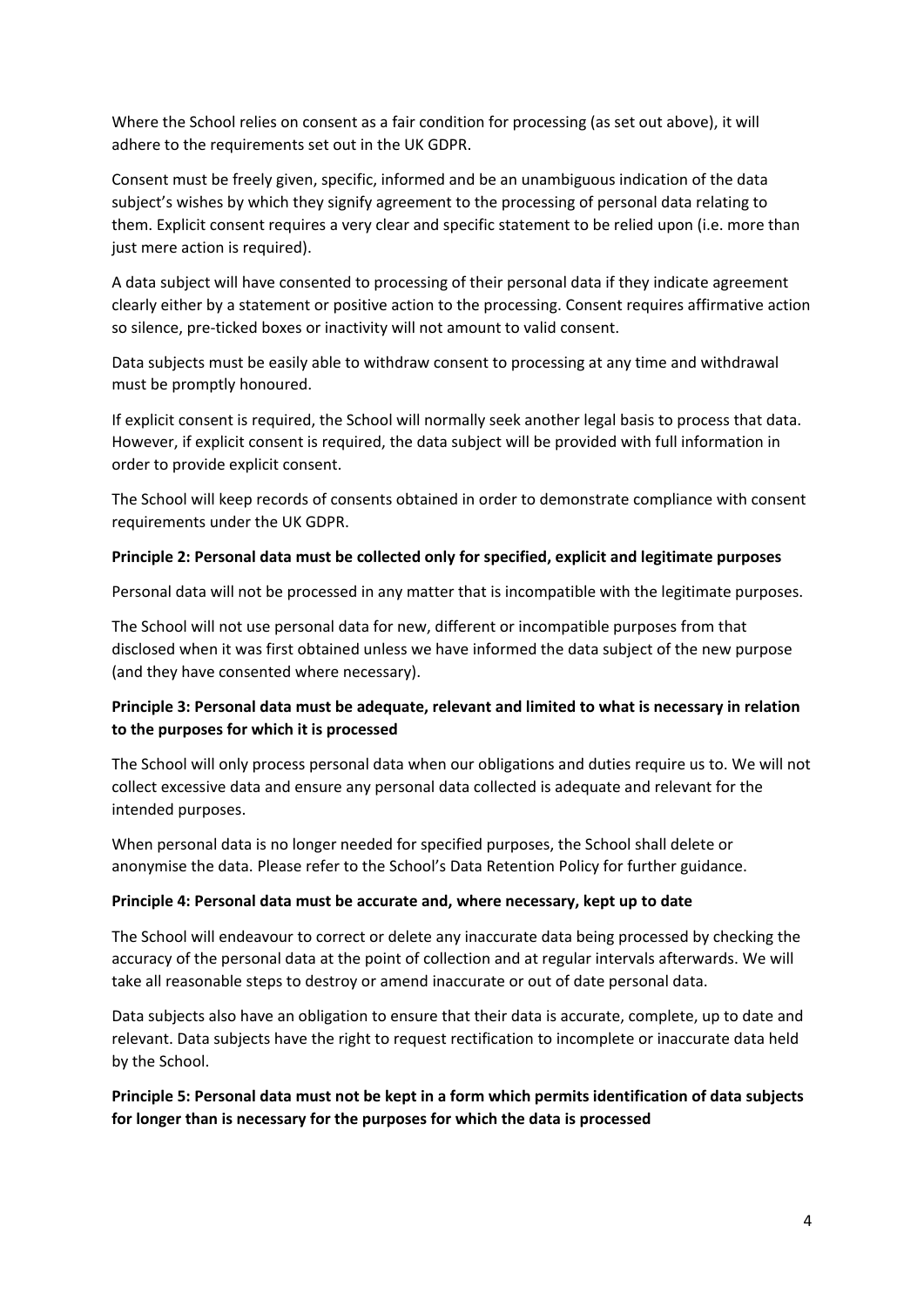Legitimate purposes for which the data is being processed may include satisfying legal, accounting or reporting requirements. The School will ensure that they adhere to legal timeframes for retaining data.

We will take reasonable steps to destroy or erase from our systems all personal data that we no longer require. We will also ensure that data subjects are informed of the period for which data is stored and how that period is determined in our privacy notices.

Please refer to the School's Retention Policy for further details about how the School retains and removes data.

# **Principle 6: Personal data must be processed in a manner that ensures its security using appropriate technical and organisational measures to protect against unauthorised or unlawful processing and against accidental loss, destruction or damage**

In order to assure the protection of all data being processed, the School will develop, implement and maintain reasonable safeguard and security measures. This includes using measures such as: -

- Encryption;
- Pseudonymisation (this is where the School replaces information that directly or indirectly identifies an individual with one or more artificial identifiers or pseudonyms so that the person to whom the data relates cannot be identified without the use of additional information which is meant to be kept separately and secure);
- Ensuring authorised access on both hard copy and electronic files (i.e. that only people who have a need to know the personal data are authorised to access it);
- Adhering to confidentiality principles;
- Ensuring personal data is accurate and suitable for the process for which it is processed.

The School follow procedures and technologies to ensure security and will regularly evaluate and test the effectiveness of those safeguards to ensure security in processing personal data.

The School will only transfer personal data to third party service providers who agree to comply with the required policies and procedures and agree to put adequate measures in place.

Full details on the School's security measures are set out in the School's Information Security Policy.

# *Sharing Personal Data*

The School will generally not share personal data with third parties unless certain safeguards and contractual arrangements have been put in place. These include if the third party:-

- Has a need to know the information for the purposes of providing the contracted services;
- Sharing the personal data complies with the privacy notice that has been provided to the data subject and, if required, the data subject's consent has been obtained;
- The third party has agreed to comply with the required data security standards, policies and procedures and put adequate security measures in place;
- The transfer complies with any applicable cross border transfer restrictions; and
- A fully executed written contract that contains UK GDPR approved third party clauses has been obtained.

There may be circumstances where the School is required either by law or in the best interests of our pupils, parents or staff to pass information onto external authorities, for example, the Local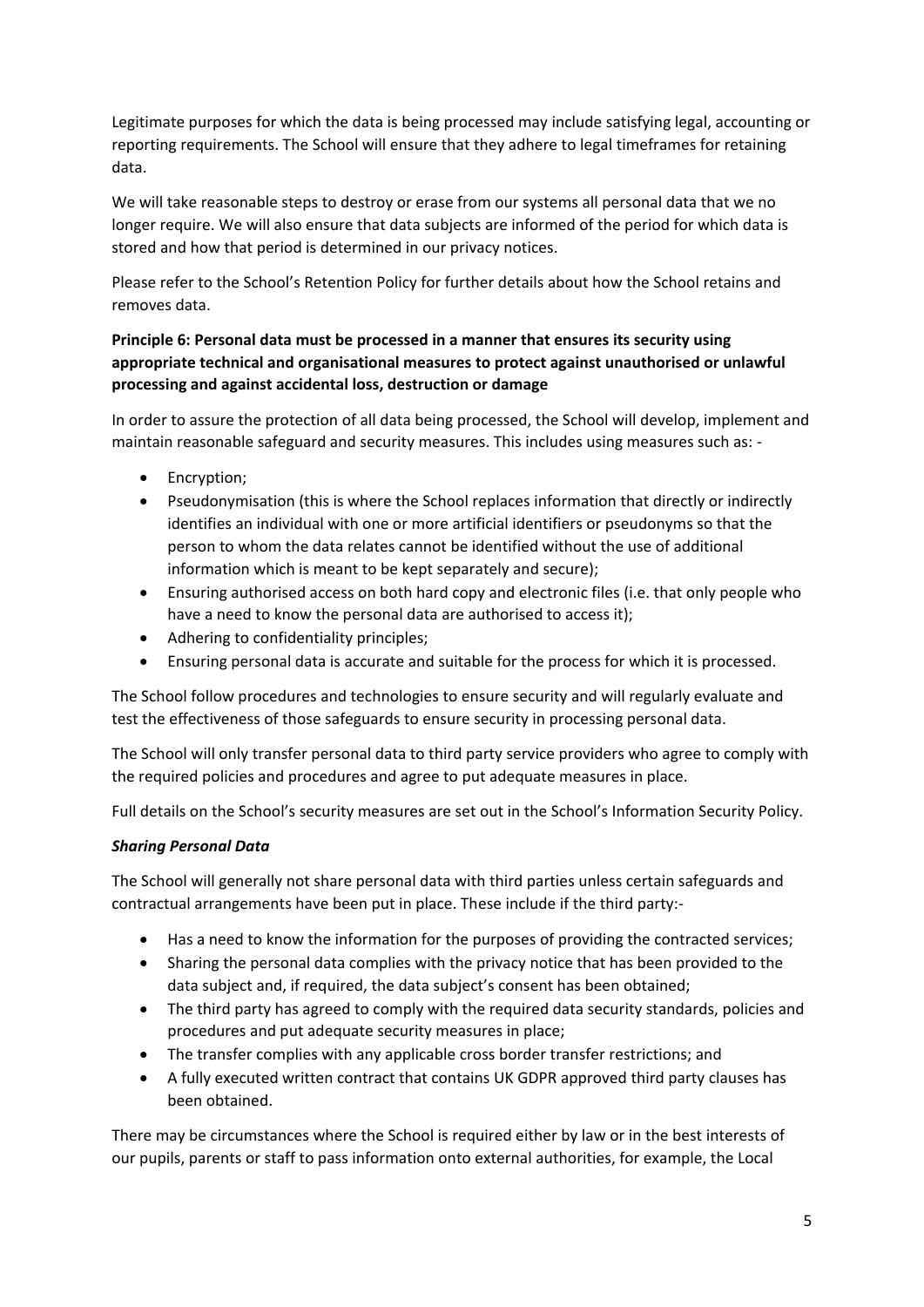Authority, Ofsted or the department of health. These authorities are up to date with data protection law and have their own policies relating to the protection of any data that they receive or collect.

The intention to share data relating to individuals to an organisation outside of the School shall be clearly defined within written notifications including details and the basis for sharing the data.

#### *Transfer of Data Outside the European Economic Area (EEA)*

The UK GDPR restricts data transfers to countries outside the EEA in order to ensure that the level of data protection afforded to individuals by the UK GDPR is not undermined.

The School will not transfer data to another country outside of the EEA without appropriate safeguards being in place and in compliance with the UK GDPR. All staff must comply with the School's guidelines on transferring data outside of the EEA. For the avoidance of doubt, a transfer of data to another country can occur when you transmit, send, view or access that data in that particular country.

#### *Transfer of Data Outside the UK*

The School may transfer personal information outside the UK and/or to international organisations on the basis that the country, territory or organisation is designated as having an adequate level of protection. Alternatively, the organisation receiving the information has provided adequate safeguards by way of binding corporate rules, Standard Contractual Clauses or compliance with an approved code of conduct.

# **Section 3 – Data Subject's Rights and Requests**

Personal data must be made available to data subjects as set out within this policy and data subjects must be allowed to exercise certain rights in relation to their personal data. The rights data subjects have in relation to how the School handle their personal data are set out below: -

- a. (Where consent is relied upon as a condition of processing) To withdraw consent to processing at any time;
- b. Receive certain information about the School's processing activities;
- c. Request access to their personal data that we hold (see "Subject Access Requests" at Appendix 1);
- d. Prevent our use of their personal data for marketing purposes;
- e. Ask us to erase personal data if it is no longer necessary in relation to the purposes for which it was collected or processed or to rectify inaccurate data or to complete incomplete data;
- f. Restrict processing in specific circumstances;
- g. Challenge processing which has been justified on the basis of our legitimate interests or in the public interest;
- h. Request a copy of an agreement under which personal data is transferred outside of the EEA;
- i. Object to decisions based solely on automated processing;
- j. Prevent processing that is likely to cause damage or distress to the data subject or anyone else;
- k. Be notified of a personal data breach which is likely to result in high risk to their rights and freedoms;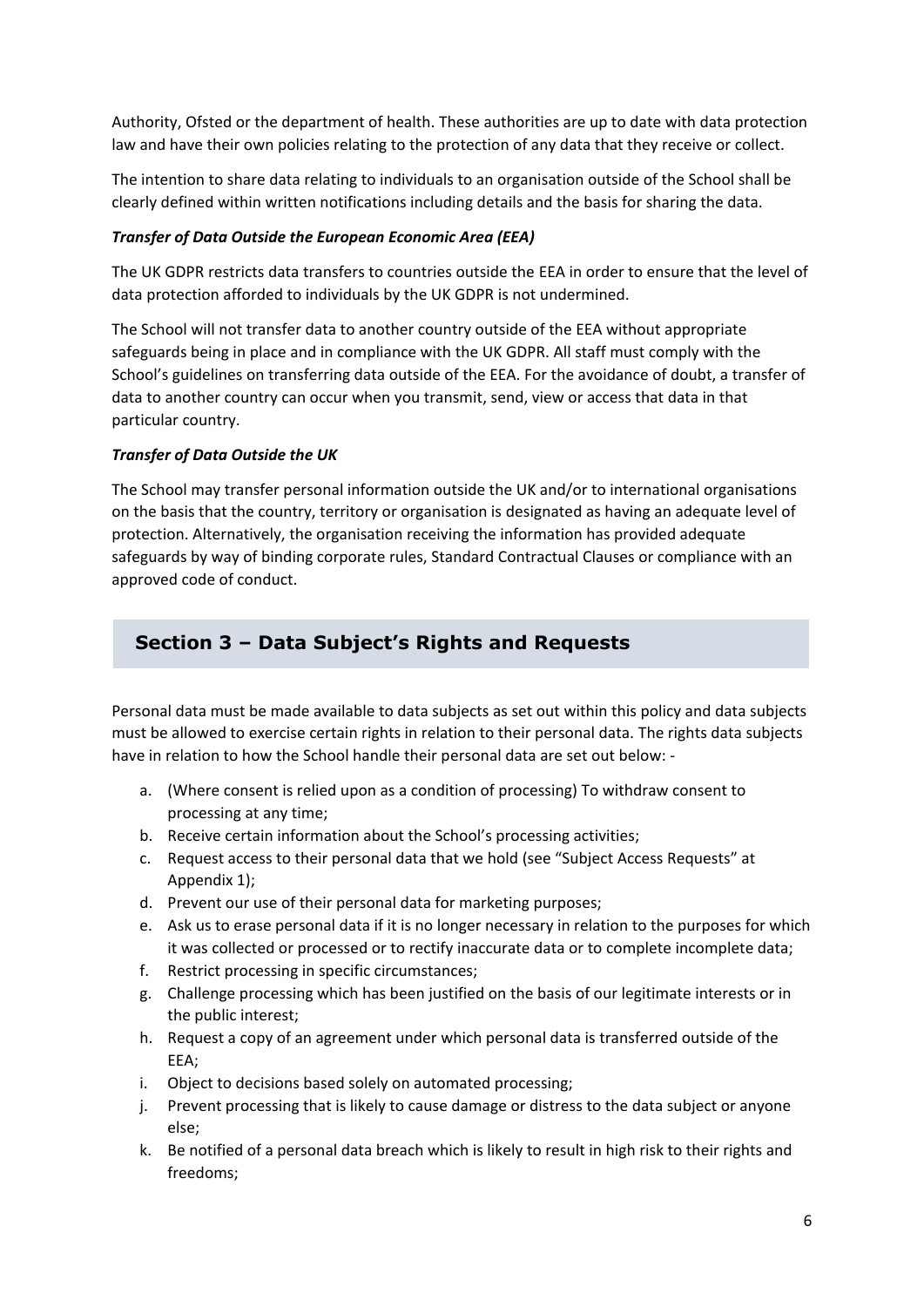- l. Make a complaint to the supervisory authority; and
- m. In limited circumstances, receive or ask for their personal data to be transferred to a third party in a structured, commonly used and machine readable format.

If any request is made to exercise the rights above, it is a requirement for the relevant staff member within the School to verify the identity of the individual making the request.

# *Direct Marketing*

The School are subject to certain rules and privacy laws when marketing. For example, a data subject's prior consent will be required for electronic direct marketing (for example, by email, text or automated calls).

The School will explicitly offer individuals the opportunity to object to direct marketing and will do so in an intelligible format which is clear for the individual to understand. The School will promptly respond to any individual objection to direct marketing.

# *Employee Obligations*

Employees may have access to the personal data of other members of staff, suppliers, parents or pupils of the School in the course of their employment or engagement. If so, the School expects those employees to help meet the School's data protection obligations to those individuals. Specifically, you must: -

- Only access the personal data that you have authority to access, and only for authorised purposes;
- Only allow others to access personal data if they have appropriate authorisation;
- Keep personal data secure (for example, by complying with rules on access to school premises, computer access, password protection and secure file storage and destruction
- Not remove personal data or devices containing personal data from the School premises unless appropriate security measures are in place (such as pseudonymisation, encryption, password protection) to secure the information;
- Not store personal information on local drives.

# **Section 4 - Accountability**

The School will ensure compliance with data protection principles by implementing appropriate technical and organisational measures. We are responsible for and demonstrate accountability with the UK GDPR principles.

The School have taken the following steps to ensure and document UK GDPR compliance:-

# **Data Protection Officer (DPO)**

Please find below details of the School's Data Protection Officer: - Data Protection Officer: Judicium Consulting Limited Address: 72 Cannon Street, London, EC4N 6AE Email: [dataservices@judicium.com](mailto:dataservices@judicium.com) Web: www.judiciumeducation.co.uk Telephone: 0203 326 9174 Lead Contact: Craig Stilwell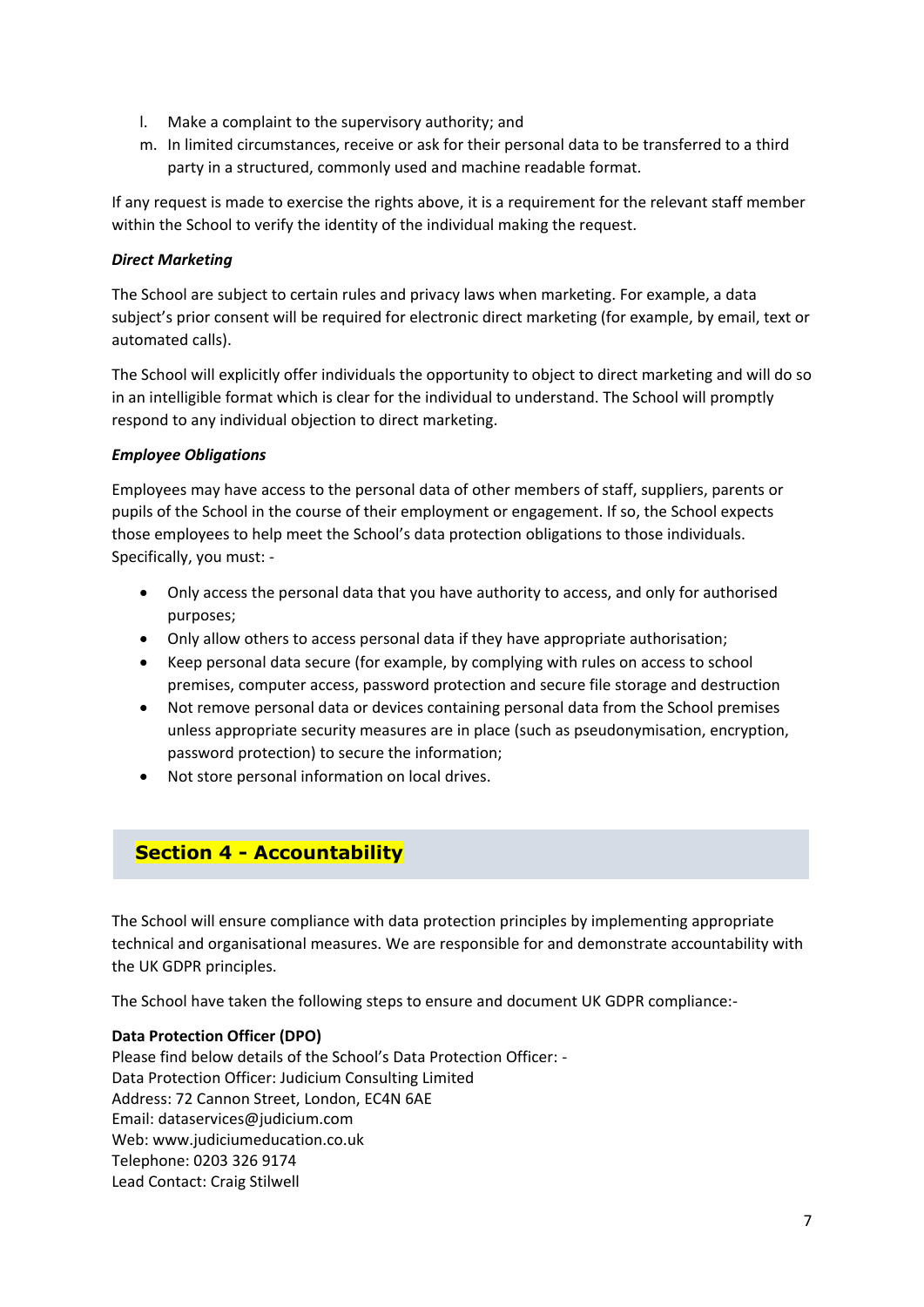The DPO is responsible for overseeing this Data Protection Policy and developing data-related policies and guidelines.

Please contact the DPO with any questions about the operation of this Data Protection Policy or the UK GDPR or if you have any concerns that this policy is not being or has not been followed. In particular, you must always contact the DPO in the following circumstances: -

- a. If you are unsure of the lawful basis being relied on by the School to process personal data;
- b. If you need to rely on consent as a fair reason for processing (please see below the section on consent for further detail);
- c. If you need to draft privacy notices or fair processing notices;
- d. If you are unsure about the retention periods for the personal data being processed;
- e. If you are unsure about what security measures need to be put in place to protect personal data;
- f. If there has been a personal data breach;
- g. If you are unsure on what basis to transfer personal data outside the EEA;
- h. If you need any assistance dealing with any rights invoked by a data subject;
- i. Whenever you are engaging in a significant new (or a change in) processing activity which is likely to require a data protection impact assessment or if you plan to use personal data for purposes other than what it was collected for;
- j. If you plan to undertake any activities involving automated processing or automated decision making;
- k. If you need help complying with applicable law when carrying out direct marketing activities;
- l. If you need help with any contracts or other areas in relation to sharing personal data with third parties.

# **Personal Data Breaches**

The UK GDPR requires the School to notify any applicable personal data breach to the Information Commissioner's Office (ICO).

We have put in place procedures to deal with any suspected personal data breach and will notify data subjects or any applicable regulator where we are legally required to do so.

If you know or suspect that a personal data breach has occurred, do not attempt to investigate the matter yourself. Immediately contact the person designated as the key point of contact for personal data breaches : Lorraine Walcott – Deputy Data Protection Officer or Craig Stillwell – Data Protection Officer.

#### **Transparency and Privacy Notices**

The School will provide detailed, specific information to data subjects. This information will be provided through the School's privacy notices and/or fair processing notices which are concise, transparent, intelligible, easily accessible and in clear and plain language so that a data subject can easily understand them. The School's privacy notices are tailored to suit the data subject and set out information about how the School use their data.

Whenever we collect personal data directly from data subjects, including for human resources or employment purposes, we will provide the data subject with all the information required by the UK GDPR. This includes the identity of the Data Protection Officer, the School's contact details, how and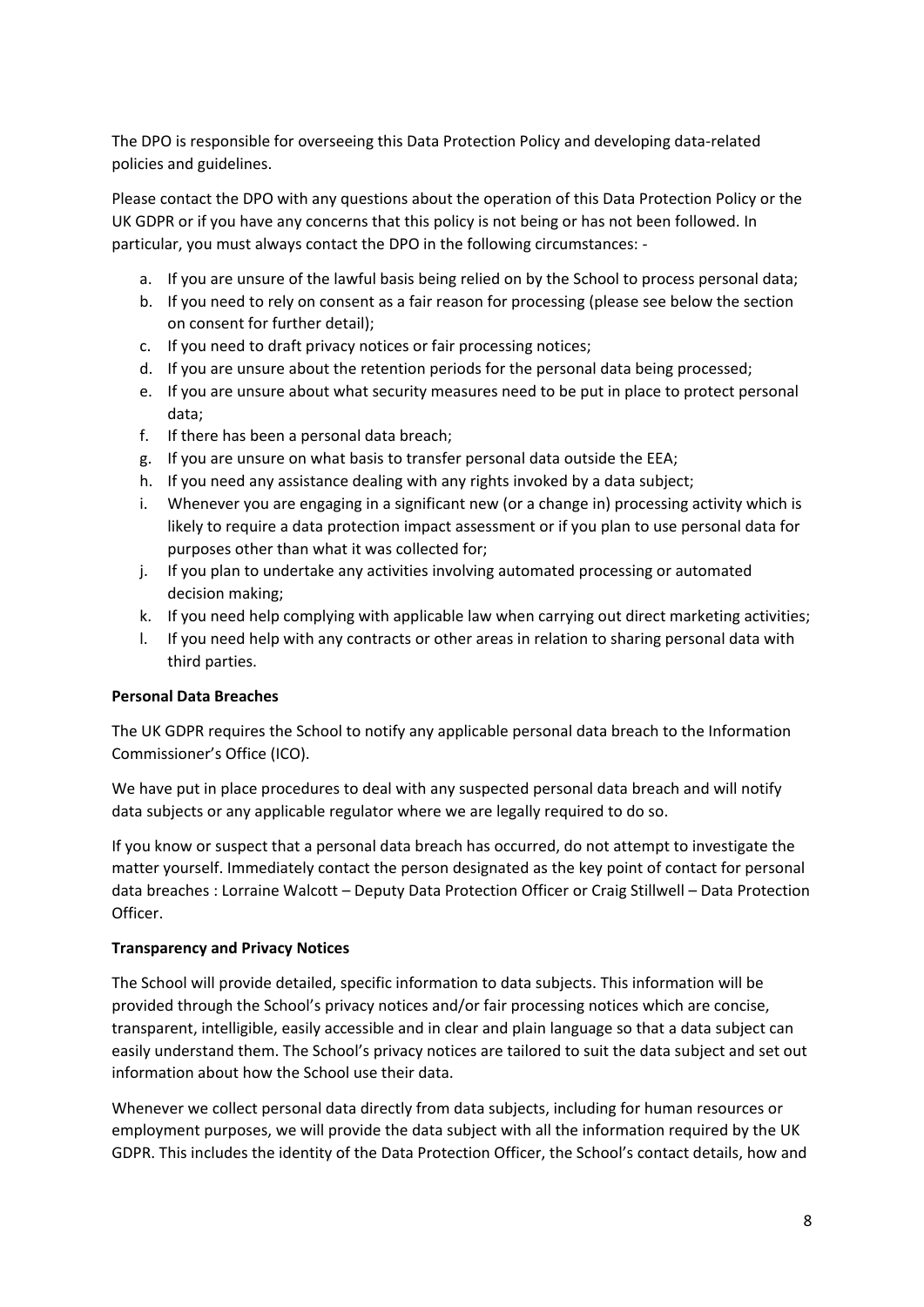why we will use, process, disclose, protect and retain personal data. This information will be provided within our privacy notices.

When personal data is collected indirectly (for example, from a third party or a publicly available source), where appropriate, we will provide the data subject with the above information as soon as possible after receiving the data. The School will also confirm whether that third party has collected and processed data in accordance with the UK GDPR.

Notifications shall be in accordance with ICO guidance and, where relevant, be written in a form understandable by those defined as "children" under the UK GDPR.

# **Privacy By Design**

The School adopt a privacy by design approach to data protection to ensure that we adhere to data compliance and to implement technical and organisational measures in an effective manner.

Privacy by design is an approach that promotes privacy and data protection compliance from the start. To help us achieve this, the School takes into account the nature and purposes of the processing, any cost of implementation and any risks to rights and freedoms of data subjects when implementing data processes.

# **Data Protection Impact Assessments (DPIAs)**

In order to achieve a privacy by design approach, the School conduct DPIAs for any new technologies or programmes being used by the School which could affect the processing of personal data. In any event, the School carries out DPIAs when required by the UK GDPR in the following circumstances: -

- For the use of new technologies (programs, systems or processes) or changing technologies;
- For the use of automated processing;
- For large scale processing of special category data; and
- For large scale, systematic monitoring of a publicly accessible area (through the use of CCTV).

Our DPIAs contain: -

- A description of the processing, its purposes and any legitimate interests used;
- An assessment of the necessity and proportionality of the processing in relation to its purpose;
- An assessment of the risk to individuals; and
- The risk mitigation measures in place and demonstration of compliance.

# **Record Keeping**

The School are required to keep full and accurate records of our data processing activities. These records include: -

- The name and contact details of the School;
- The name and contact details of the Data Protection Officer;
- Descriptions of the types of personal data used;
- Description of the data subjects;
- Details of the School's processing activities and purposes;
- Details of any third party recipients of the personal data;
- Where personal data is stored;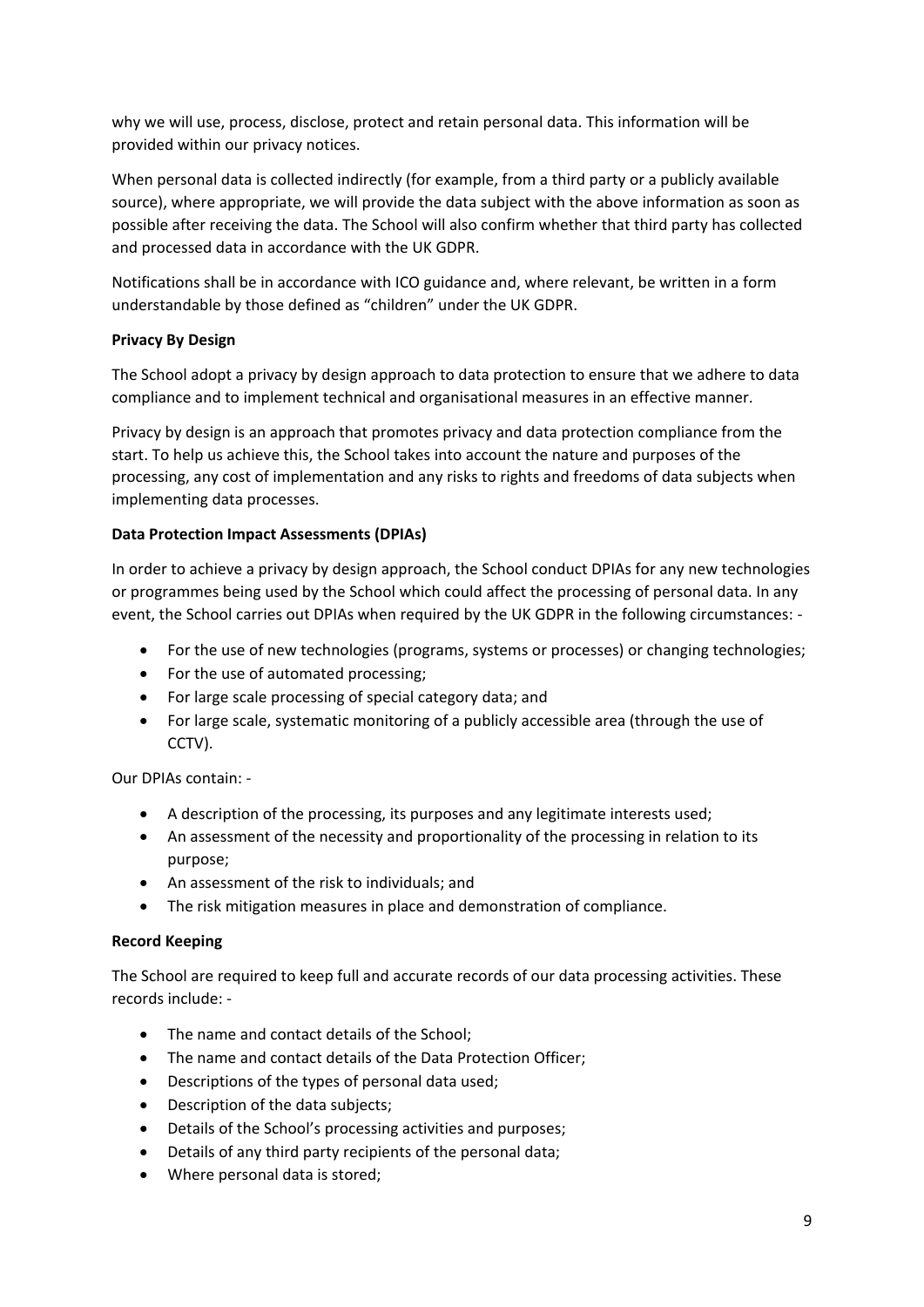- Retention periods; and
- Security measures in place.

# **Training**

The School will ensure all relevant personnel have undergone adequate training to enable them to comply with data privacy laws.

#### **Audit**

The School, through its Data Protection Officer regularly test our data systems and processes in order to assess compliance. These are done through data audits which take place annually in order to review use of personal data.

#### **Monitoring**

We will monitor the effectiveness of this and all of our policies and procedures and conduct a full review and update as appropriate.

Our monitoring and review will include looking at how our policies and procedures are working in practice to reduce the risks posed to the School.

# **Section 5 – Automated Processing and Automated Decision Making**

Automated decision making is generally prohibited when a decision has a legal or similar significant effect on an individual unless:

- a. The data subject has given explicit consent;
- b. The processing is authorised by law; or
- c. The processing is necessary for the performance of or entering into a contract.

If certain types of sensitive data are being processed, then (b) or (c) above will not be allowed unless it is necessary for the substantial public interest (for example, fraud prevention).

If a decision is to be based solely on automated processing, then data subjects must be informed of their right to object. This right will be explicitly brought to their attention and presented clearly and separately from other information. Further, suitable measures must be put in place to safeguard the data subject's rights and freedoms and legitimate interests.

The School will also inform the data subject of the logic involved in the decision making or profiling, the significance and envisaged consequences and give the data subject the right to request human intervention, express their point of view or challenge the decision.

The School will carry out a data protection impact assessment before any automated processing or automated decision making activities are undertaken.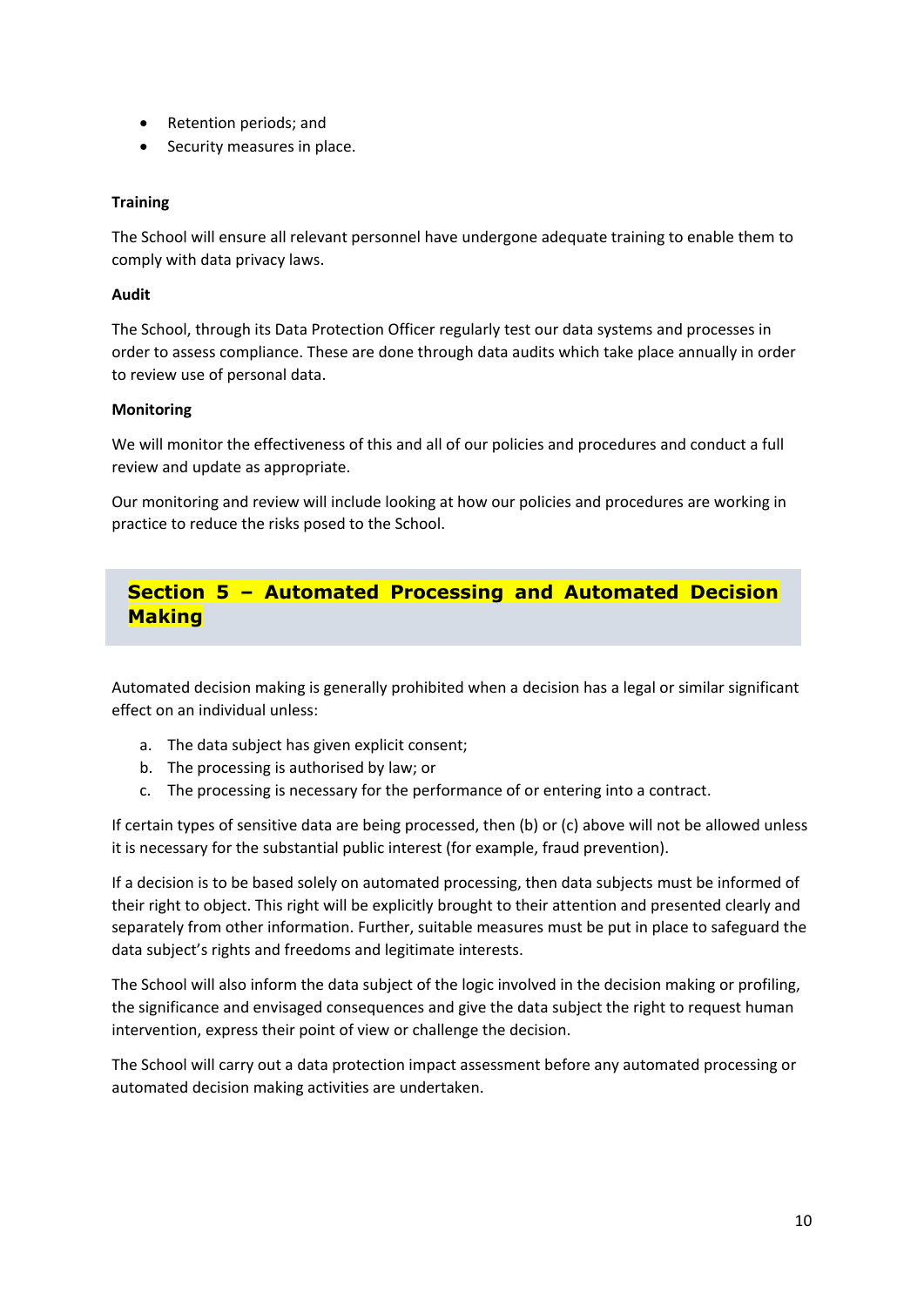# **Appendix 1 – Subject Access Requests**

Under Data Protection Law, Data Subjects have a general right to find out whether the School hold or process personal data about them, to access that data, and to be given supplementary information. This is known as the right of access, or the right to make a data subject access request (SAR). The purpose of the right is to enable the individual to be aware of, and verify, the lawfulness of the processing of personal data that the School are undertaking.

This appendix provides guidance for staff members on how data subject access requests should be handled, and for all individuals on how to make a SAR.

Failure to comply with the right of access under UK GDPR puts both staff and the School at potentially significant risk, and so the School takes compliance with this policy very seriously.

A Data Subject has the right to be informed by the School of the following: -

- a. Confirmation that their data is being processed;
- b. Access to their personal data;
- c. A description of the information that is being processed;
- d. The purpose for which the information is being processed;
- e. The recipients/class of recipients to whom that information is or may be disclosed;
- f. Details of the School's sources of information obtained;
- g. In relation to any Personal Data processed for the purposes of evaluating matters in relation to the Data Subject that has constituted or is likely to constitute the sole basis for any decision significantly affecting him or her, to be informed of the logic of the Data Controller's decision making. Such data may include, but is not limited to, performance at work, creditworthiness, reliability and conduct; and
- h. Other supplementary information.

#### **How to recognise a subject access request**

A data subject access request is a request from an individual (or from someone acting with the authority of an individual, e.g. a solicitor or a parent making a request in relation to information relating to their child):

- for confirmation as to whether the School process personal data about him or her and, if so
- for access to that personal data
- and/or certain other supplementary information

A valid SAR can be both in writing (by letter, email, WhatsApp text) or verbally (e.g. during a telephone conversation). The request may refer to the UK GDPR and/or to 'data protection' and/or to 'personal data' but does not need to do so in order to be a valid request. For example, a letter which states 'please provide me with a copy of information that the School hold about me' will be a data subject access request and should be treated as such.

A data subject is generally only entitled to access their own personal data, and not information relating to other people.

#### **How to make a data subject access request**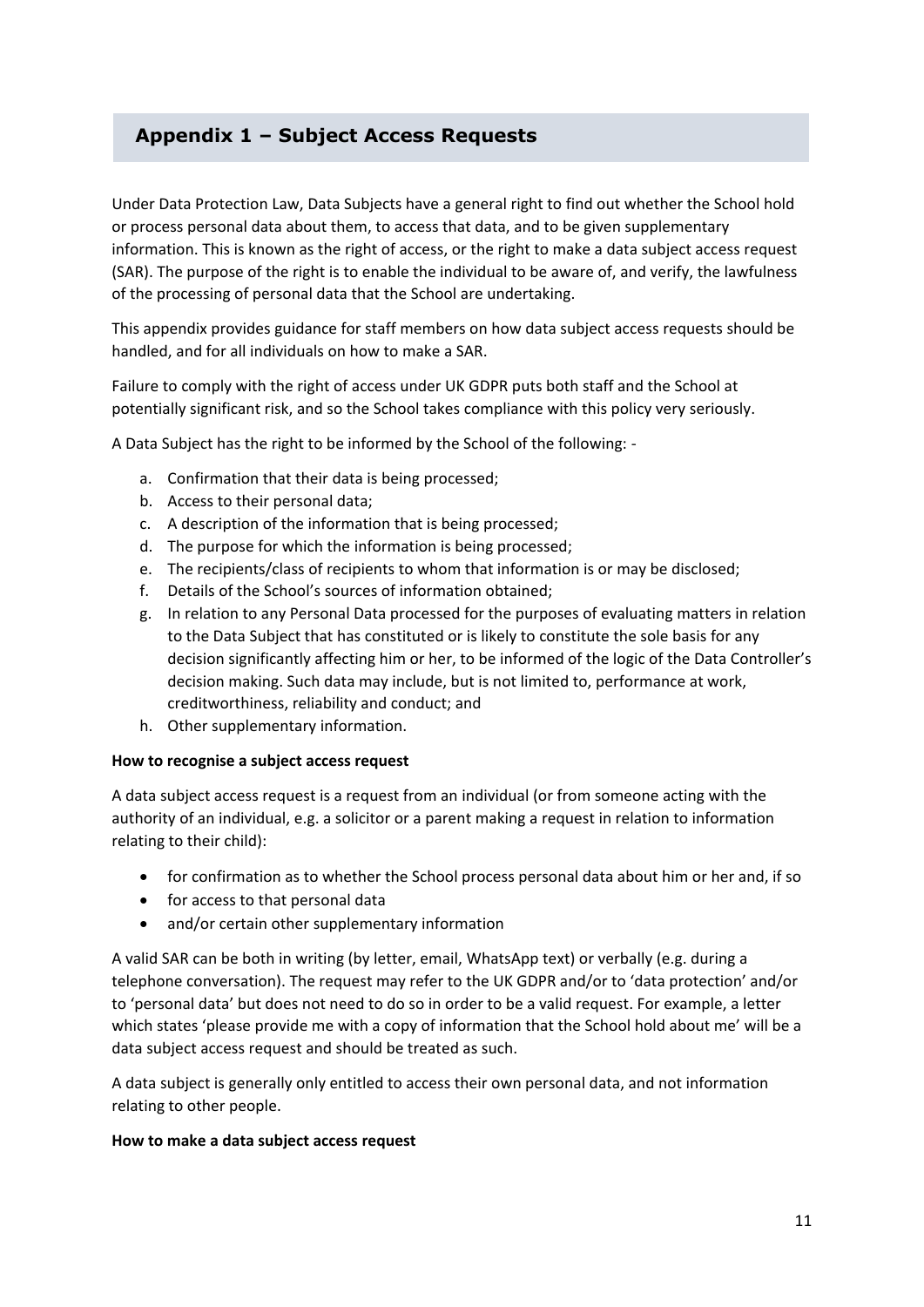Whilst there is no requirement to do so, we encourage any individuals who wish to make such a request to make the request in writing, detailing exactly the personal data being requested. This allows the School to easily recognise that you wish to make a data subject access request and the nature of your request. If the request is unclear/ vague we may be required to clarify the scope of the request which may in turn delay the start of the time period for dealing with the request.

# **What to do when you receive a data subject access request**

All data subject access requests should be immediately directed to the Deputy Data Protection Officer who should contact Judicium as DPO in order to assist with the request and what is required. There are limited timescales within which the School must respond to a request and any delay could result in failing to meet those timescales, which could lead to enforcement action by the Information Commissioner's Office (ICO) and/or legal action by the affected individual without delay and failure to do so may result in disciplinary action taken.

# **Acknowledging the request**

When receiving a SAR the School shall acknowledge the request as soon as possible and inform the requester about the statutory deadline (of one calendar month) to respond to the request.

In addition to acknowledging the request, the School may ask for:

- proof of ID (if needed);
- further clarification about the requested information;
- if it is not clear where the information shall be sent, the School must clarify what address/email address to use when sending the requested information; and/or
- consent (if requesting third party data).

The School should work with their DPO in order to create the acknowledgment.

# **Verifying the identity of a requester or requesting clarification of the request**

Before responding to a SAR, the School will take reasonable steps to verify the identity of the person making the request. In the case of current employees, this will usually be straightforward. The School is entitled to request additional information from a requester in order to verify whether the requester is in fact who they say they are. Where the School has reasonable doubts as to the identity of the individual making the request, evidence of identity may be established by production of a passport, driving license, a recent utility bill with current address, birth/marriage certificate, credit card or a mortgage statement.

If an individual is requesting a large amount of data the School may ask the requester for more information for the purpose of clarifying the request, but the requester shall never be asked why the request has been made. The School shall let the requestor know as soon as possible where more information is needed before responding to the request.

In both cases, the period of responding begins when the additional information has been received. If the School do not receive this information, they will be unable to comply with the request.

# **Requests made by third parties or on behalf of children**

The school need to be satisfied that the third party making the request is entitled to act on behalf of the individual, but it is the third party's responsibility to provide evidence of this entitlement. This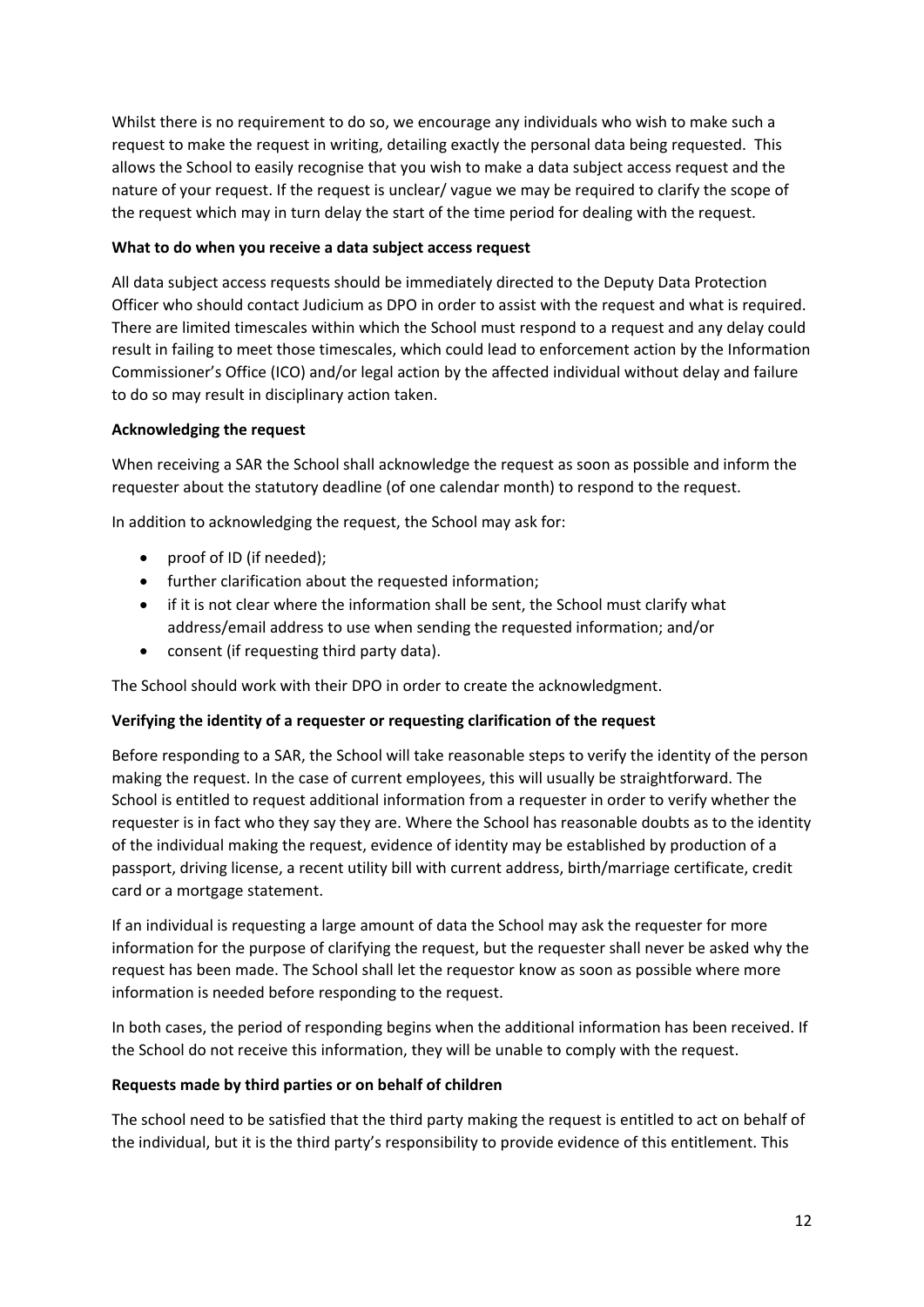might be a written authority to make the request or it might be a more general power of attorney. The School may also require proof of identity in certain circumstances.

If the School is in any doubt or has any concerns as to providing the personal data of the data subject to the third party, then it should provide the information requested directly to the data subject. It is then a matter for the data subject to decide whether to share this information with any third party.

When requests are made on behalf of children, it is important to note that even if a child is too young to understand the implications of subject access rights, it is still the right of the child, rather than of anyone else such as a parent or guardian, to have access to the child's personal data. Before responding to a SAR for information held about a child, the School should consider whether the child is mature enough to understand their rights. If the school is confident that the child can understand their rights, then the School should usually respond directly to the child or seek their consent before releasing their information.

It shall be assessed if the child is able to understand (in broad terms) what it means to make a subject access request and how to interpret the information they receive as a result of doing so. When considering borderline cases, it should be taken into account, among other things:

- the child's level of maturity and their ability to make decisions like this;
- the nature of the personal data;
- any court orders relating to parental access or responsibility that may apply;
- any duty of confidence owed to the child or young person;
- any consequences of allowing those with parental responsibility access to the child's or young person's information. This is particularly important if there have been allegations of abuse or ill treatment;
- any detriment to the child or young person if individuals with parental responsibility cannot access this information; and
- any views the child or young person has on whether their parents should have access to information about them.

Generally, a person aged 12 years or over is presumed to be of sufficient age and maturity to be able to exercise their right of access, unless the contrary is shown. In relation to a child 12 years of age or older, then provided that the School is confident that they understand their rights, and there is no reason to believe that the child does not have the capacity to make a request on their own behalf, the School will require the written authorisation of the child before responding to the requester, or provide the personal data directly to the child.

The School may also refuse to provide information to parents if there are consequences of allowing access to the child's information – for example if it is likely to cause detriment to the child.

# **Fee for responding to a SAR**

The School will usually deal with a SAR free of charge. Where a request is considered to be manifestly unfounded or excessive a fee to cover administrative costs may be requested. If a request is considered to be manifestly unfounded or unreasonable the School will inform the requester why this is considered to be the case and that the School will charge a fee for complying with the request.

A fee may also be requested in relation to repeat requests for copies of the same information. In these circumstances a reasonable fee will be charged taking into account the administrative costs of providing the information.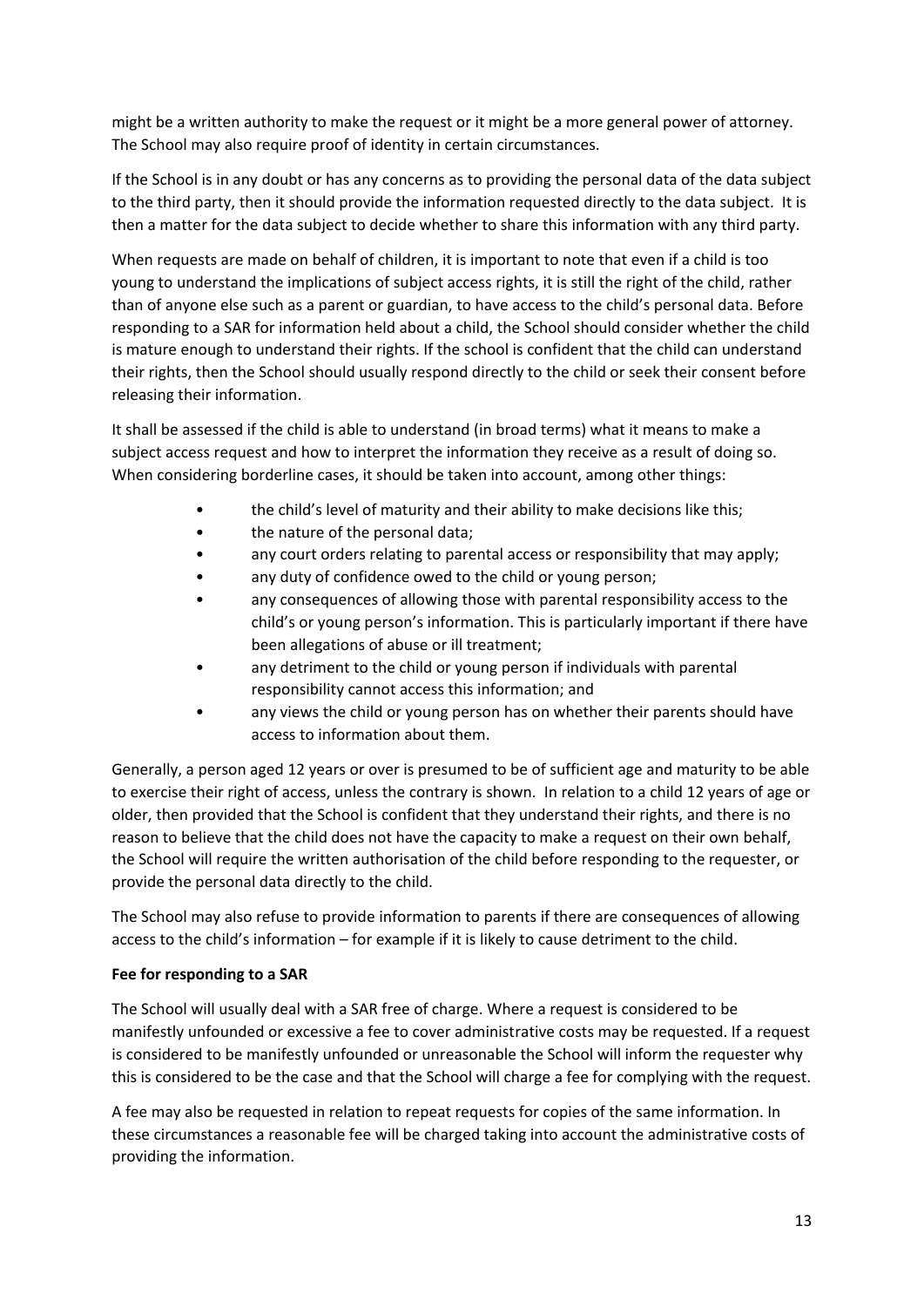If a fee is requested, the period of responding begins when the fee has been received.

#### **Time Period for Responding to a SAR**

The School has one calendar month to respond to a SAR. This will run from the day that the request was received or from the day when any additional identification or other information requested is received, or payment of any required fee has been received.

The circumstances where the School is in any reasonable doubt as to the identity of the requester, this period will not commence unless and until sufficient information has been provided by the requester as to their identity, and in the case of a third party requester, the written authorisation of the data subject has been received.

The period for response may be extended by a further two calendar months in relation to complex requests. What constitutes a complex request will depend on the particular nature of the request. The DPO must always be consulted in determining whether a request is sufficiently complex as to extend the response period.

Where a request is considered to be sufficiently complex as to require an extension of the period for response, the School will need to notify the requester within one calendar month of receiving the request, together with reasons as to why this extension is considered necessary.

#### **School closure periods**

Requests received during or just before school closure periods may not be able to be responded to within the one calendar month response period. This is because the School will be closed and no one will be on site to comply with the request. As a result, it is unlikely that your request will be able to be dealt with during this time. We may not be able to acknowledge your request during this time (i.e. until a time when we receive the request), however, if we can acknowledge the request we may still not be able to deal with it until the School re-opens. The School will endeavour to comply with requests as soon as possible and will keep in communication with you as far as possible. If your request is urgent, please provide your request during term times and not during/close to closure periods.

#### **Information to be provided in response to a request**

The individual is entitled to receive access to the personal data we process about him or her and the following information:

- the purpose for which we process the data;
- the recipients or categories of recipient to whom the personal data has been or will be disclosed, in particular where those recipients are in third countries or international organisations;
- where possible, the period for which it is envisaged the personal data will be stored, or, if not possible, the criteria used to determine that period;
- the fact that the individual has the right:
	- o to request that the Company rectifies, erases or restricts the processing of his personal data; or
	- o to object to its processing;
	- o to lodge a complaint with the ICO;
	- $\circ$  where the personal data has not been collected from the individual, any information available regarding the source of the data;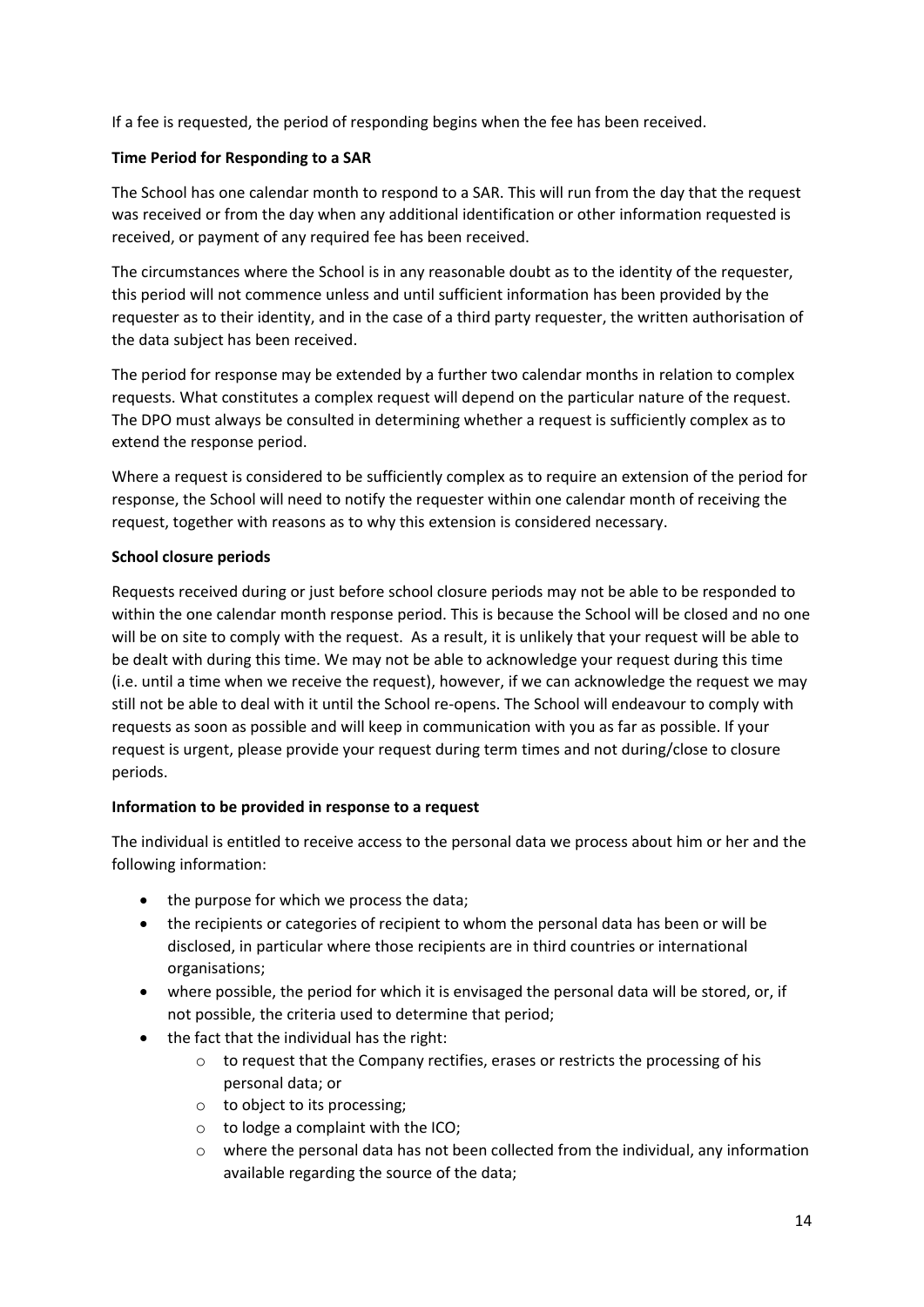• any automated decision we have taken about him or her together with meaningful information about the logic involved, as well as the significance and the envisaged consequences of such processing for him or her.

The information should be provided in a way that is concise, transparent, easy to understand and easy to access using clear and plain language, with any technical terms, abbreviations or codes explained. The response shall be given in writing if the SAR was made in writing in a commonly-used electronic format.

The information that the School are required to supply in response to a SAR must be supplied by reference to the data in question at the time the request was received. However, as the School have one month in which to respond the School is allowed to take into account any amendment or deletion made to the personal data between the time the request is received and the time the personal data is supplied if such amendment or deletion would have been made regardless of the receipt of the SAR.

The School is therefore, allowed to carry out regular housekeeping activities even if this means deleting or amending personal data after the receipt of a SAR. The School is not allowed to amend or delete data to avoid supplying the data.

#### **How to locate information**

The personal data the School need to provide in response to a data subject access request may be located in several of the electronic and manual filing systems. This is why it is important to identify at the outset the type of information requested so that the search can be focused.

Depending on the type of information requested, the School may need to search all or some of the following:

- electronic systems, e.g. databases, networked and non-networked computers, servers, customer records, human resources system, email data, back up data, CCTV;
- manual filing systems in which personal data is accessible according to specific criteria, e.g. chronologically ordered sets of manual records containing personal data;
- data systems held externally by our data processors;
- occupational health records;
- pensions data;
- share scheme information ;
- insurance benefit information.

The School should search these systems using the individual's name, employee number or other personal identifier as a search determinant.

# **Protection of third parties -exemptions to the right of subject access**

There are circumstances where information can be withheld pursuant to a SAR. These specific exemptions and requests should be considered on a case by case basis.

The School will consider whether it is possible to redact information so that this does not identify those third parties. If their data cannot be redacted (for example, after redaction it is still obvious who the data relates to) then the School do not have to disclose personal data to the extent that doing so would involve disclosing information relating to another individual (including information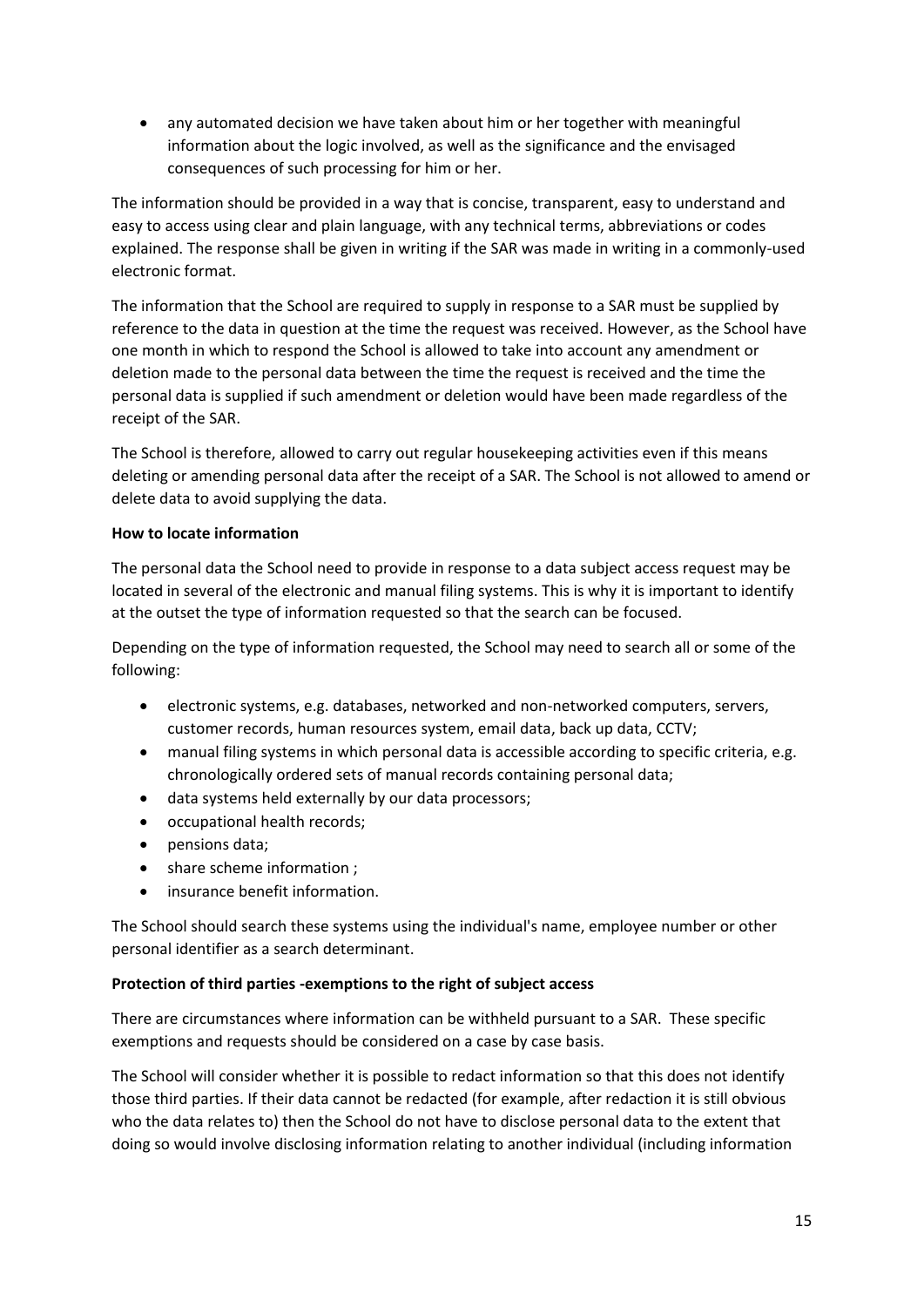identifying the other individual as the source of information) who can be identified from the information unless:

- the other individual has consented to the disclosure; or
- it is reasonable to comply with the request without that individual's consent.
- In determining whether it is reasonable to disclose the information without the individuals consent, all of the relevant circumstances will be taken into account, including:
- the type of information that they would disclose;
- any duty of confidentiality they owe to the other individual;
- any steps taken to seek consent from the other individual;
- whether the other individual is capable of giving consent; and
- any express refusal of consent by the other individual.

It needs to be decided whether it is appropriate to disclose the information in each case. This decision will involve balancing the data subject's right of access against the other individual's rights. If the other person consents to the school disclosing the information about them, then it would be unreasonable not to do so. However, if there is no such consent, the school must decide whether to disclose the information anyway. If there are any concerns in this regard then the DPO should be consulted.

# **Other exemptions to the right of subject access**

In certain circumstances the School may be exempt from providing some or all of the personal data requested. These exemptions are described below and should only be applied on a case-by-case basis after a careful consideration of all the facts.

Crime detection and prevention: The School do not have to disclose any personal data being processed for the purposes of preventing or detecting crime; apprehending or prosecuting offenders; or assessing or collecting any tax or duty.

Confidential references: The School do not have to disclose any confidential references given to third parties for the purpose of actual or prospective:

- education, training or employment of the individual;
- appointment of the individual to any office; or
- provision by the individual of any service

This exemption does not apply to confidential references that the School receive from third parties. However, in this situation, granting access to the reference may disclose the personal data of another individual (i.e. the person giving the reference), which means that the School must consider the rules regarding disclosure of third-party data set out above before disclosing the reference.

Legal professional privilege: The School do not have to disclose any personal data which are subject to legal professional privilege.

Management forecasting: The School do not have to disclose any personal data processed for the purposes of management forecasting or management planning to assist us in the conduct of any business or any other activity.

Negotiations: The School do not have to disclose any personal data consisting of records of intentions in relation to any negotiations with the individual where doing so would be likely to prejudice those negotiations.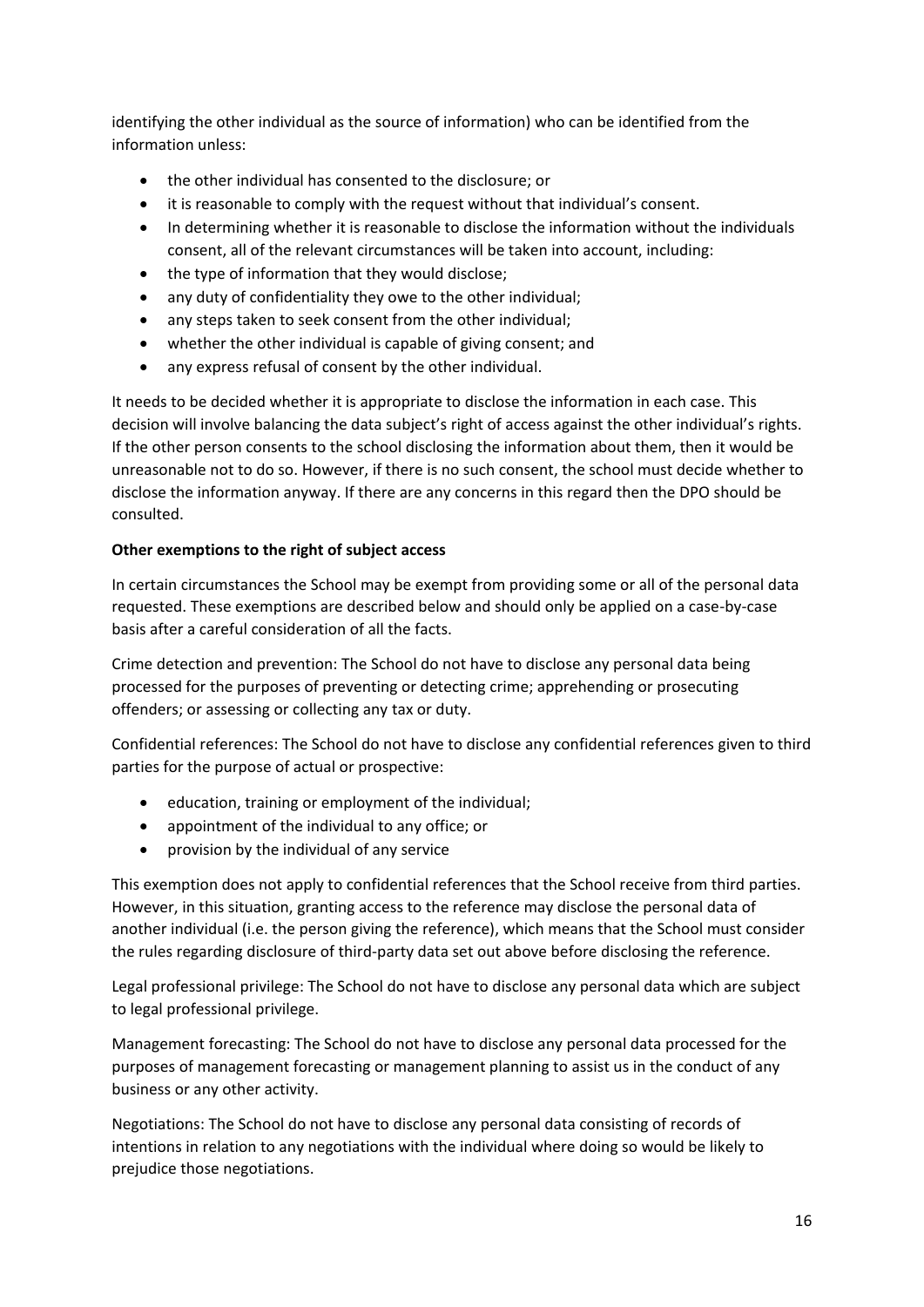#### **Refusing to respond to a request**

The school can refuse to comply with a request if the request is manifestly unfounded or excessive*,*  taking into account whether the request is repetitive in nature.

If a request is found to be manifestly unfounded or excessive the school can:

- request a "reasonable fee" to deal with the request; or
- refuse to deal with the request.

In either case the school need to justify the decision and inform the requestor about the decision.

The reasonable fee should be based on the administrative costs of complying with the request. If deciding to charge a fee the school should contact the individual promptly and inform them. The school do not need to comply with the request until the fee has been received.

#### **Record keeping**

A record of all subject access requests shall be kept by the Deputy Data Protection Officer. The record shall include the date the SAR was received, the name of the requester, what data the School sent to the requester and the date of the response.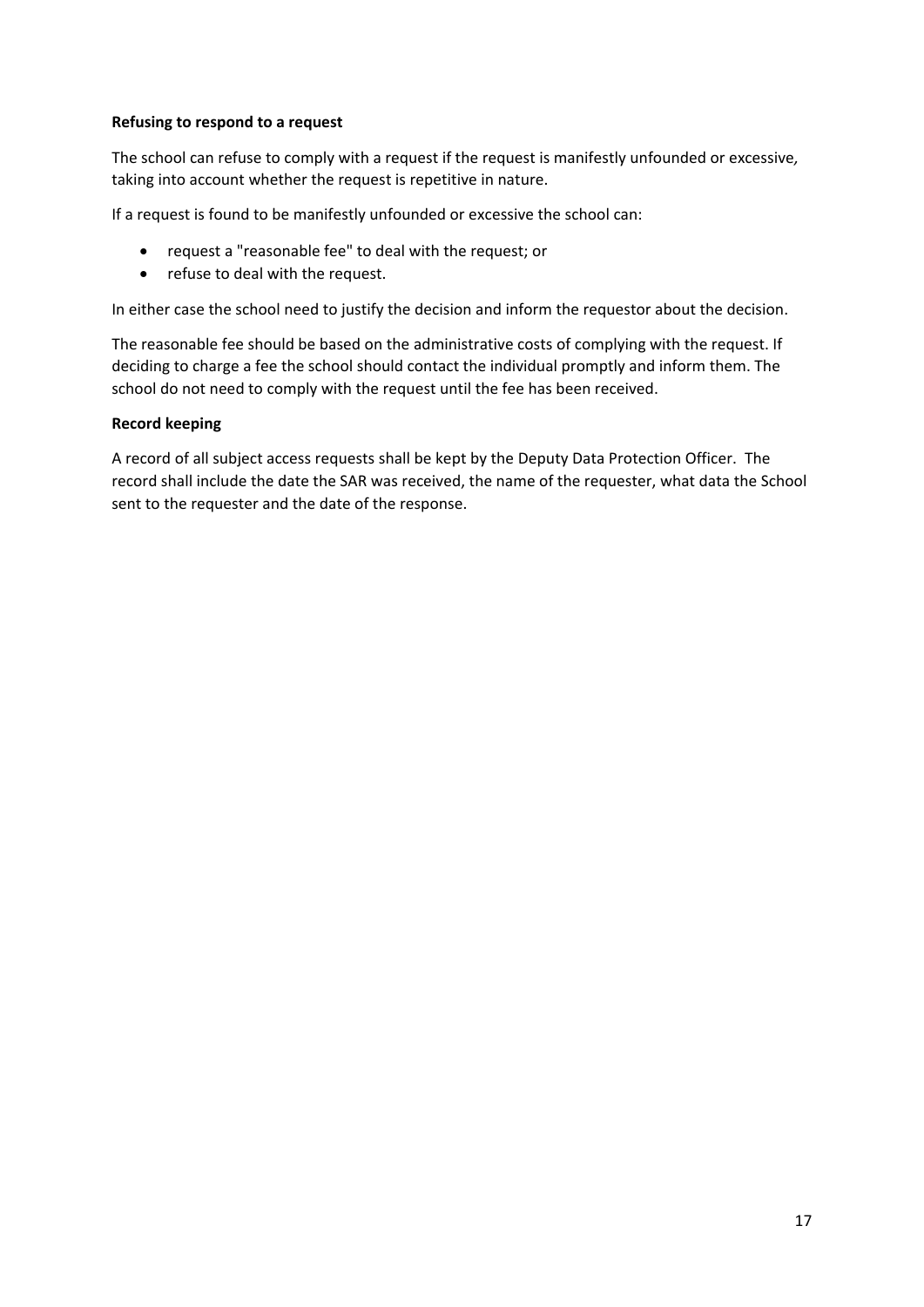# **Appendix 2 – Subject Access Request Form**

The Data Protection Act 2018 provides you, the data subject, with a right to receive a copy of the data/information we hold about you or to authorise someone to act on your behalf. Please complete this form if you wish to make a request for your data. Your request will normally be processed within one calendar month upon receipt of a fully completed form and proof of identity.

#### **Proof of Identity**

We require proof of your identity before we can disclose personal data. Proof of your identity should include a copy of a document such as your birth certificate, passport, driving licence, official letter addressed to you at your address e.g. bank statement, recent utilities bill or council tax bill. The document should include your name, date of birth and current address. If you have changed your name, please supply relevant documents evidencing the change.

#### **Section 1**

Please fill in the details of the data subject (i.e. the person whose data you are requesting). If you are not the data subject and you are applying on behalf of someone else, please fill in the details of the data subject below and not your own.

| Title             |  |
|-------------------|--|
| Surname/Family    |  |
| Name              |  |
| Name(s)/<br>First |  |
| Forename          |  |
| Date of Birth     |  |
| Address           |  |
| Post Code         |  |
| Phone Number      |  |
| Email address     |  |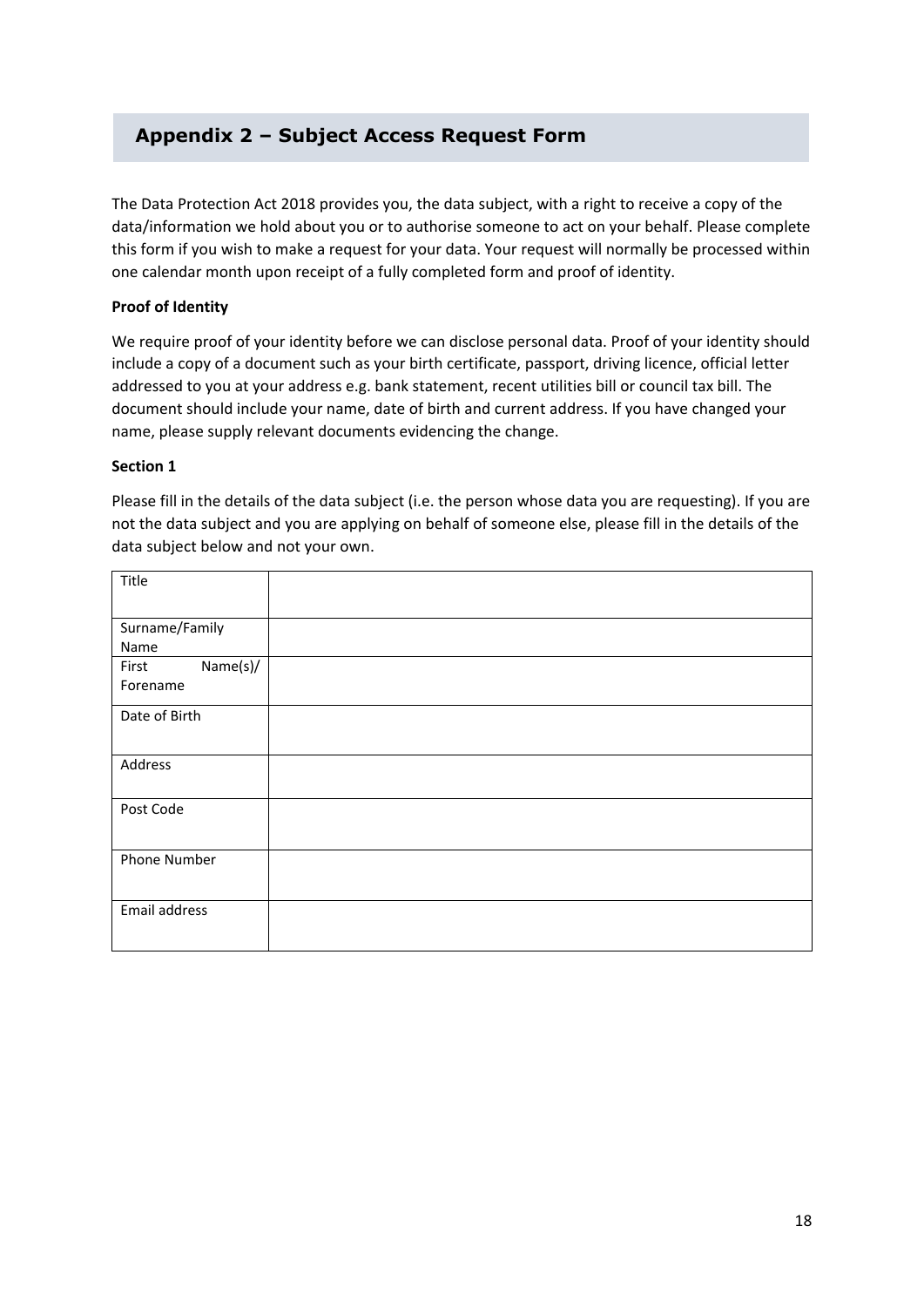I am enclosing the following copies as proof of identity (please tick the relevant box):

- **Birth certificate**
- Driving licence
- Passport
- □ An official letter to my address

#### **Personal Information**

*If you only want to know what information is held in specific records, please indicate in the box below. Please tell us if you know in which capacity the information is being held, together with any names or dates you may have. If you do not know exact dates, please give the year(s) that you think may be relevant.* 

**Details:** 

#### **Employment records**:

If you are, or have been employed by the School and are seeking personal information in relation to your employment please provide details of your staff number, unit, team, dates of employment etc.

**Details:**

#### **Section 2**

Please complete this section of the form with your details if you are acting on behalf of someone else (i.e. the data subject).

If you are NOT the data subject, but an agent appointed on their behalf, you will need to provide evidence of your identity as well as that of the data subject and proof of your right to act on their behalf.

| Title               |  |
|---------------------|--|
| Surname/Family Name |  |
| First               |  |
| Name(s)/Forenames   |  |
| Date of Birth       |  |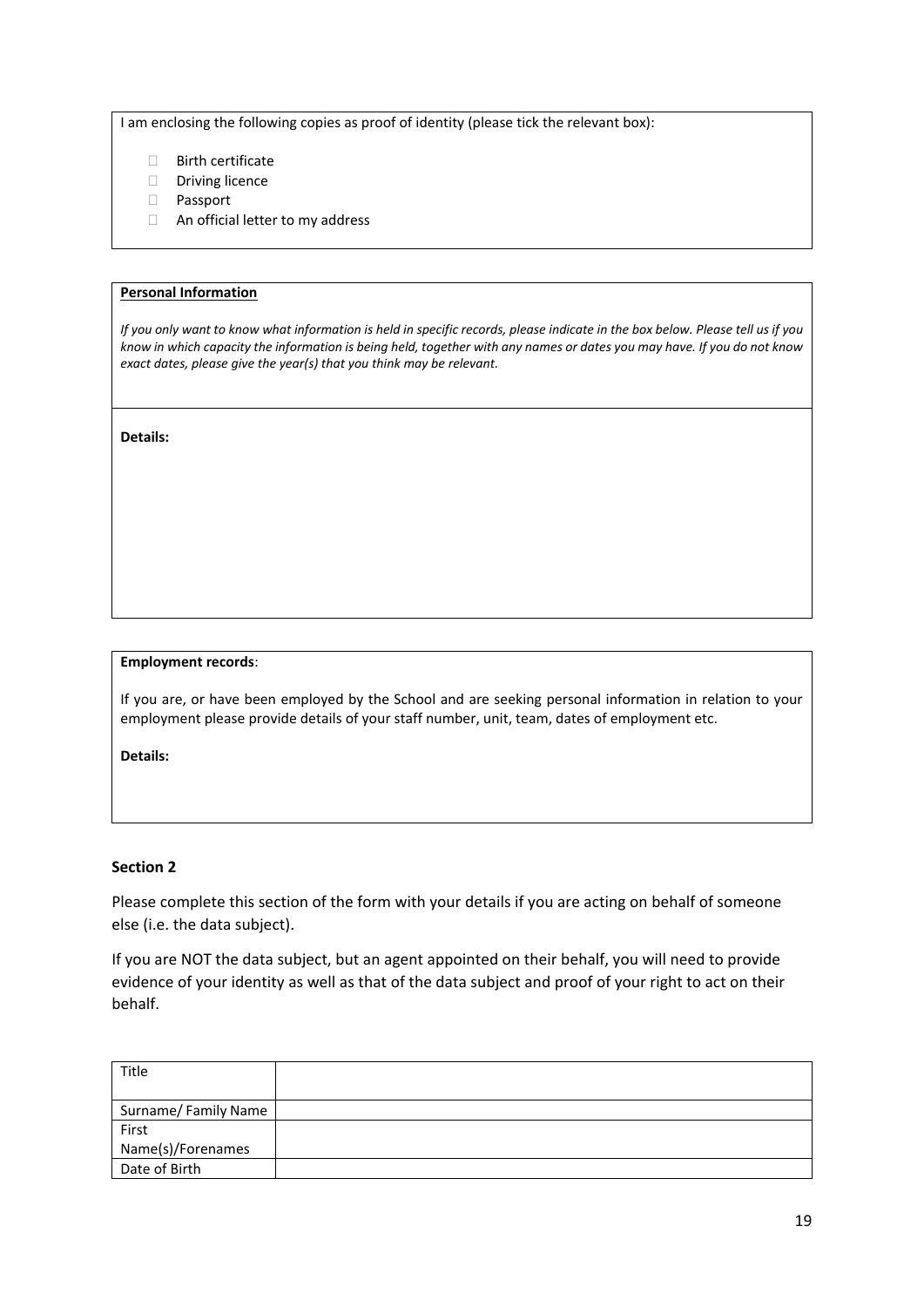| Address      |  |
|--------------|--|
|              |  |
| Post Code    |  |
|              |  |
| Phone Number |  |
|              |  |

I am enclosing the following copies as proof of identity (please tick the relevant box):

- Birth certificate
- Driving licence
- Passport
- An official letter to my address

| What is your relationship to the data subject? (e.g. parent, carer, legal representative)             |  |  |
|-------------------------------------------------------------------------------------------------------|--|--|
|                                                                                                       |  |  |
|                                                                                                       |  |  |
|                                                                                                       |  |  |
|                                                                                                       |  |  |
|                                                                                                       |  |  |
|                                                                                                       |  |  |
| am enclosing the following copy as proof of legal authorisation to act on behalf of the data subject: |  |  |
|                                                                                                       |  |  |
| Letter of authority                                                                                   |  |  |
| Lasting or Enduring Power of Attorney<br>$\mathbf{I}$                                                 |  |  |
| Evidence of parental responsibility                                                                   |  |  |
|                                                                                                       |  |  |

□ Other (give details):

#### **Section 3**

Please describe as detailed as possible what data you request access to (e.g. time period, categories of data, information relating to a specific case, paper records, electronic records).